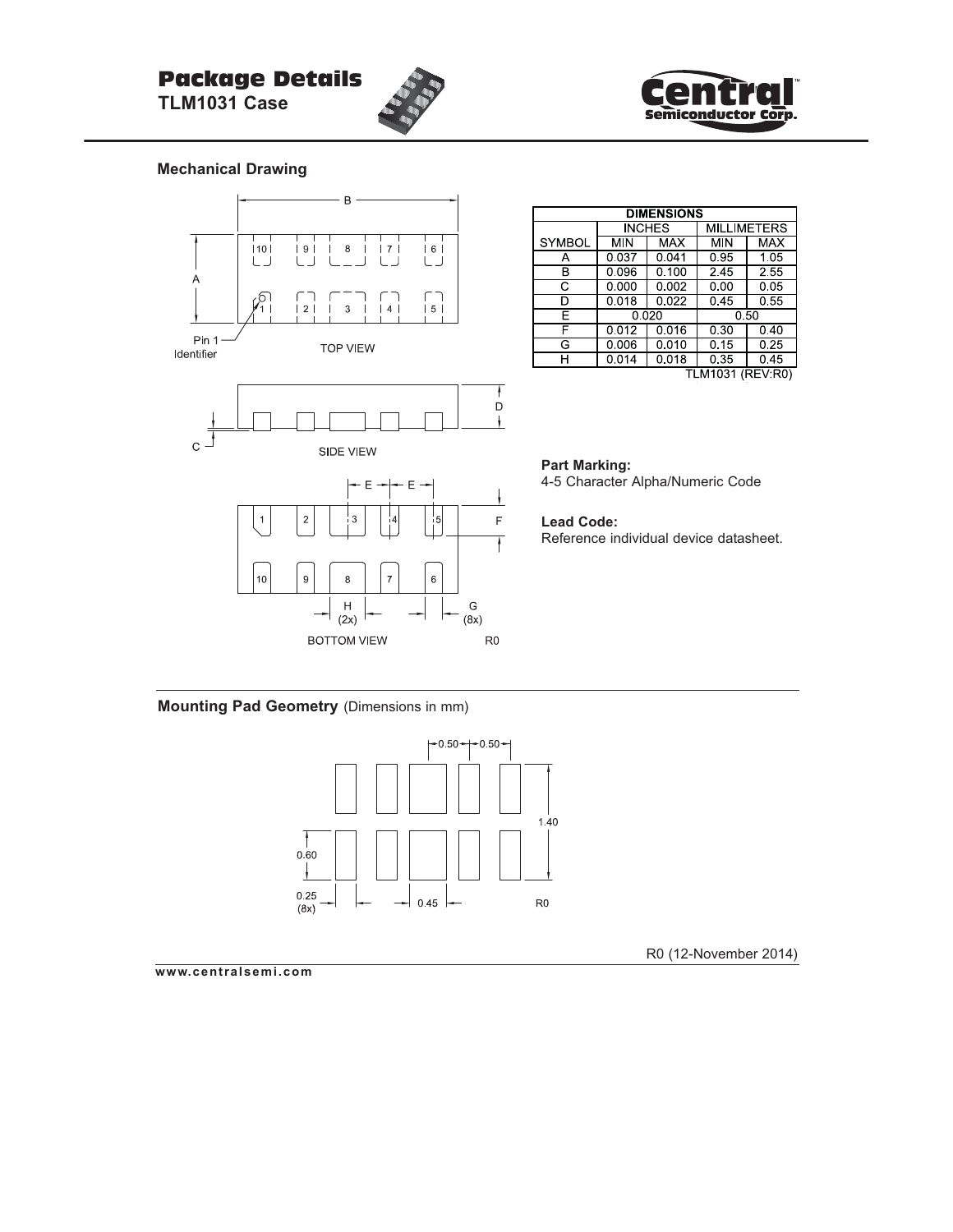

#### **Tape Dimensions and Orientation** (Dimensions in mm)



#### **Packaging Base**

7" Reel = 5,000 pcs.

#### **Reel Labeling Information**

**Each reel is labeled with the following information:** Central Part Number, Customer Part Number, Purchase Order Number, Quantity, Lot Number, Date Code, Ship Date and Marking Code.

#### **Reel Packing Information**

| <b>Reel</b> | <b>Reels per</b>        | Parts per               |             | <b>Box Dimensions</b> | <b>Shipping Weight (Max.)</b> |           |  |
|-------------|-------------------------|-------------------------|-------------|-----------------------|-------------------------------|-----------|--|
| <b>Size</b> | <b>Box</b><br>(Maximum) | <b>Box</b><br>(Maximum) | <b>INCH</b> | <b>CM</b>             | LB                            | <b>KG</b> |  |
| 7"          | 9                       | 45,000                  | 9x9x5       | 23x23x13              | 3                             | 2         |  |
|             | 19                      | 95,000                  | 9x9x9       | 23x23x23              | 6                             | 3         |  |
|             | 40                      | 200,000                 | 21x9x9      | 53x23x23              | 13                            | 6         |  |
|             | 104                     | 520,000                 | 27x9x17     | 69x23x43              | 34                            | 16        |  |

#### **Ordering Information**

- For devices taped and reeled on 7" reels, add TR suffix to part number.
- All SMDs are available in small quantities for prototype and manual placement applications.

**www.centralsemi.com**

R0 (12-November 2014)